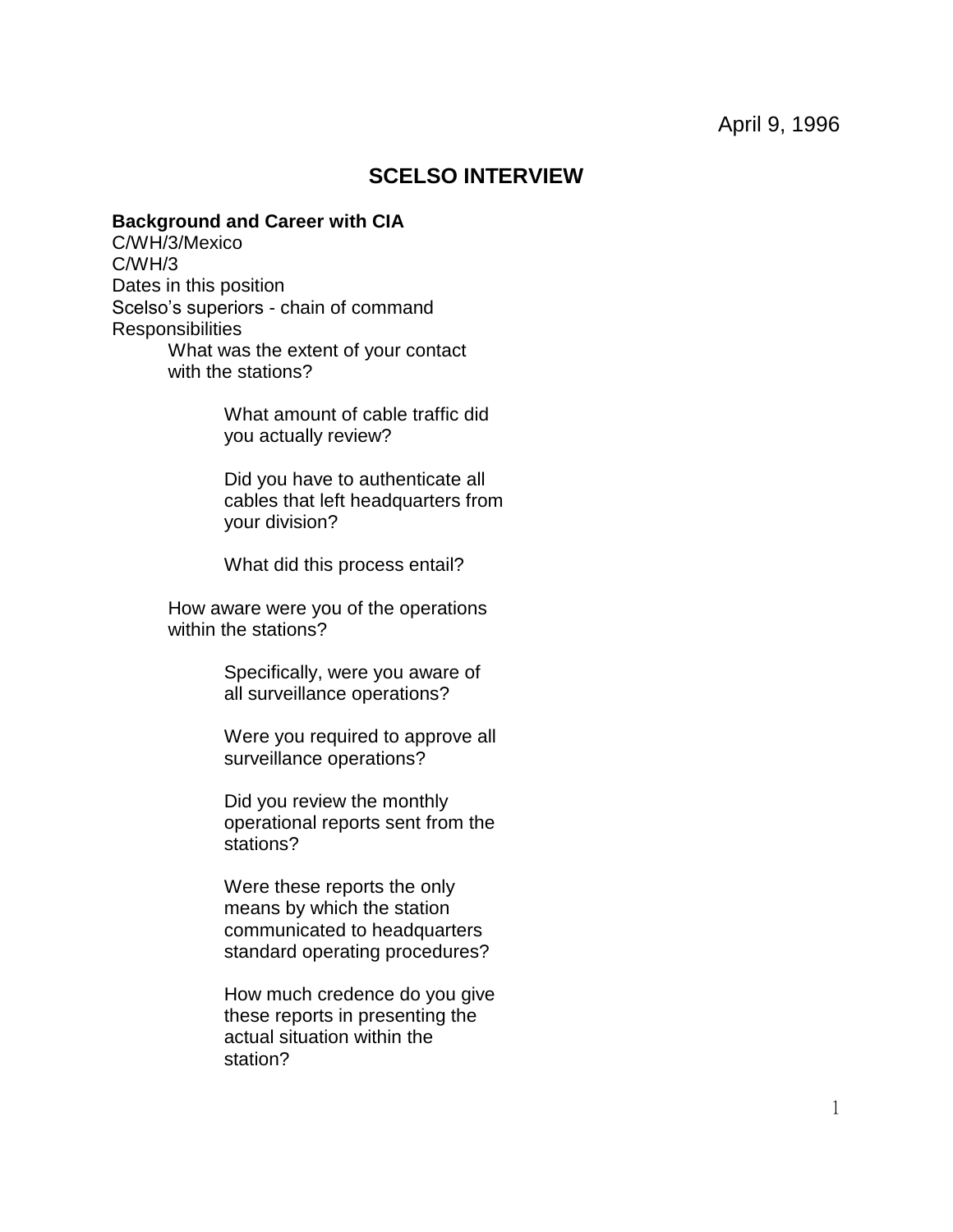Mexico City related questions When did you first meet Winston Scott.

> Previously you evaluated his competence highly.

> Did you ever have reason to change?

Were you his supervisor and did he have to answer to you in some capacity?

Please describe the surveillance operations conducted by the Mexico City station in 1963.

Did the surveillance include more than phone taps in the Soviet and Cuban Embassies?

For instance, do you recall that CIA bugs were placed inside the embassies?

> If so, how was this particular type of "take" handled?

Activities against Soviet & Cuban Embassies in Mexico City

> What kinds of operations did the station undertake?

Who were targets, i.e., Oleg Nechiporenko, Valery Kostikov, Pavel Yatskov, etc.?

What were the SOPs for handling Americans who visited the embassies?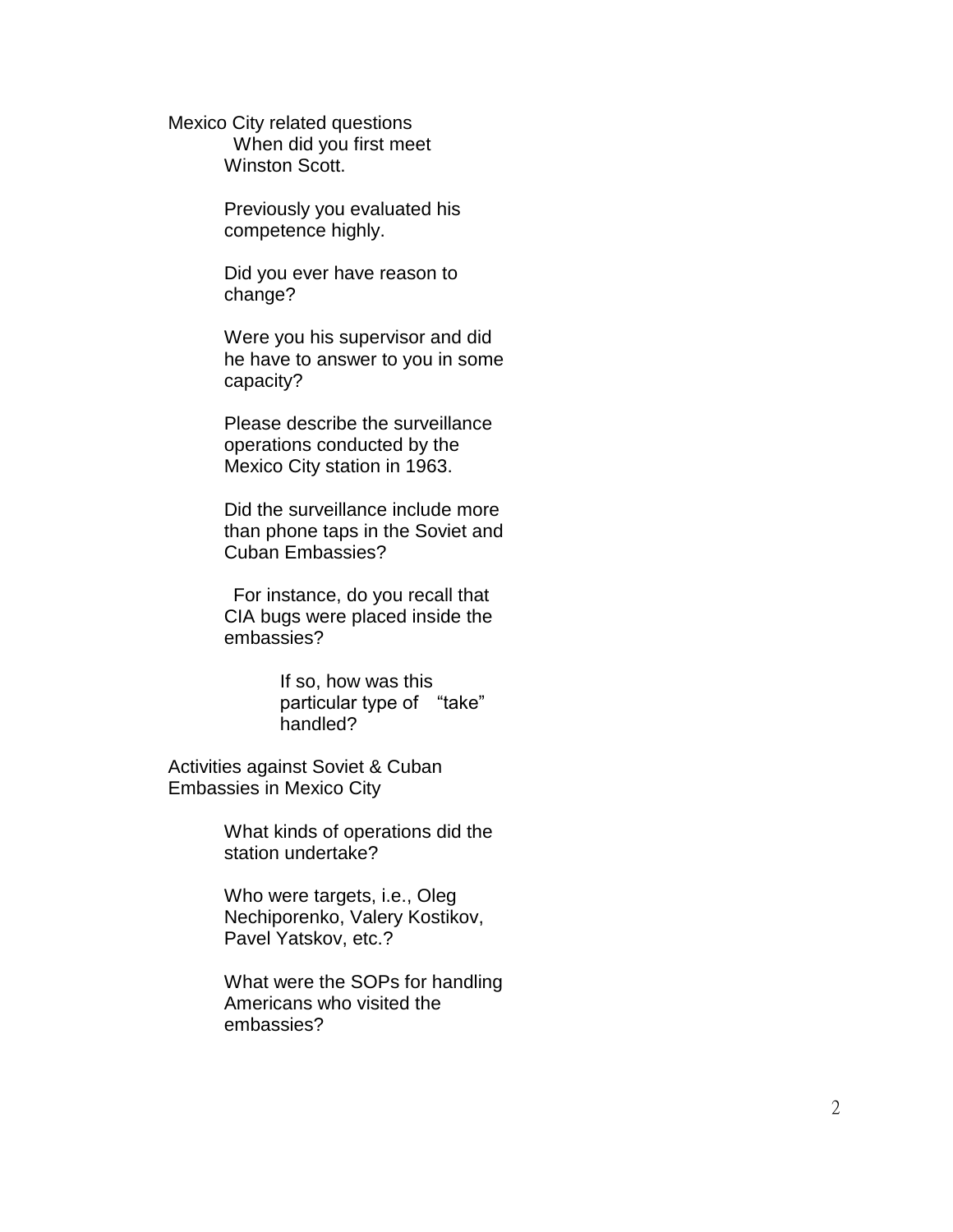What were the SOPs for informing headquarters?

Under what circumstances did the CIA take operational interest in visitors? [Hensen document] [Additional classified questions.]

# **Pre -Assassination**

Prior to the assassination, had you ever seen Oswald's name.

Ever review any documents with Oswald's name on them.

The "Oswald" Cables

Do you recall the procedures that were followed when the Mexico City station requested information about Oswald from headquarters in October 1963?

What personnel was involved in the search?

What were standard operating procedures for such requests for information from the stations to HQ?

When you authenticated the cables, what steps did you take?

Do you recall how Oswald's "physical description" was determined?

> Why did HQ use two different physical descriptions in the two 10/10/63 cables?

> > Where did HQ obtain the physical description of Oswald that was written in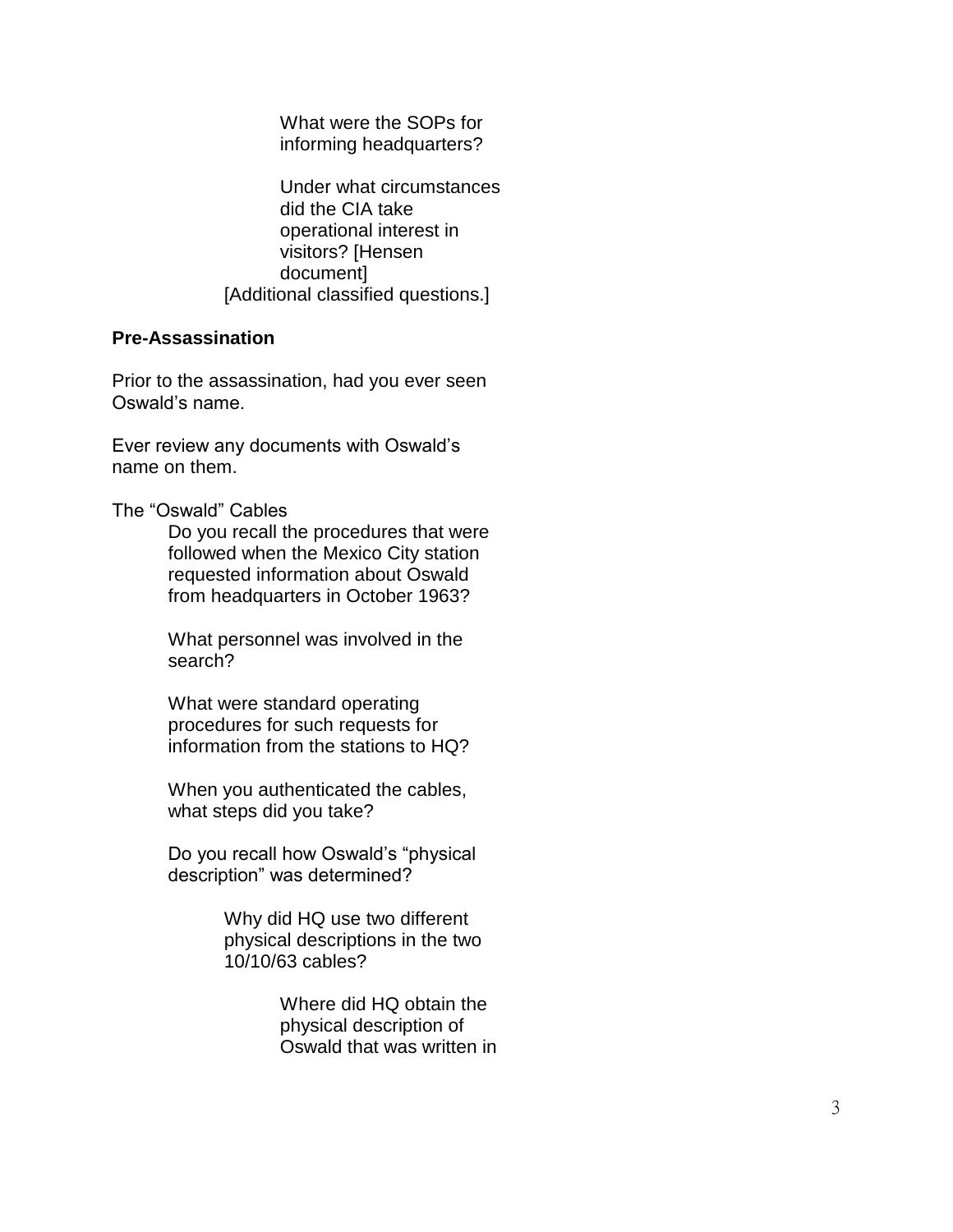the second 10/10/63 cable?

Why was there no follow -up on locating a photo of Oswald?

Why did the cables not include information relating to Oswald's activities in New Orleans that had been communicated to you in a FBI report?

> Why didn't CIA HQ inform MC Station about Oswald's pro -Cuban activities?

> Did you not consider this information pertinent to the Mexico City station's request?

Do you know if Egeter connected the "Oswald" from the FBI reports to the "Oswald" from the 201 file before the 10/10/63 cables were sent? After they were sent?

In addition, do you know why the station employees did not include in the cables to headquarters Oswald's visits to the Cuban Embassy?

> Could one not acquire this information from the transcripts alone?

Are you aware of any cables from the station or to the station that involved Cuba matters in the context of Oswald's visit to Mexico City?

#### **Post -Assassination**

When did you first hear of the assassination?

What did you do?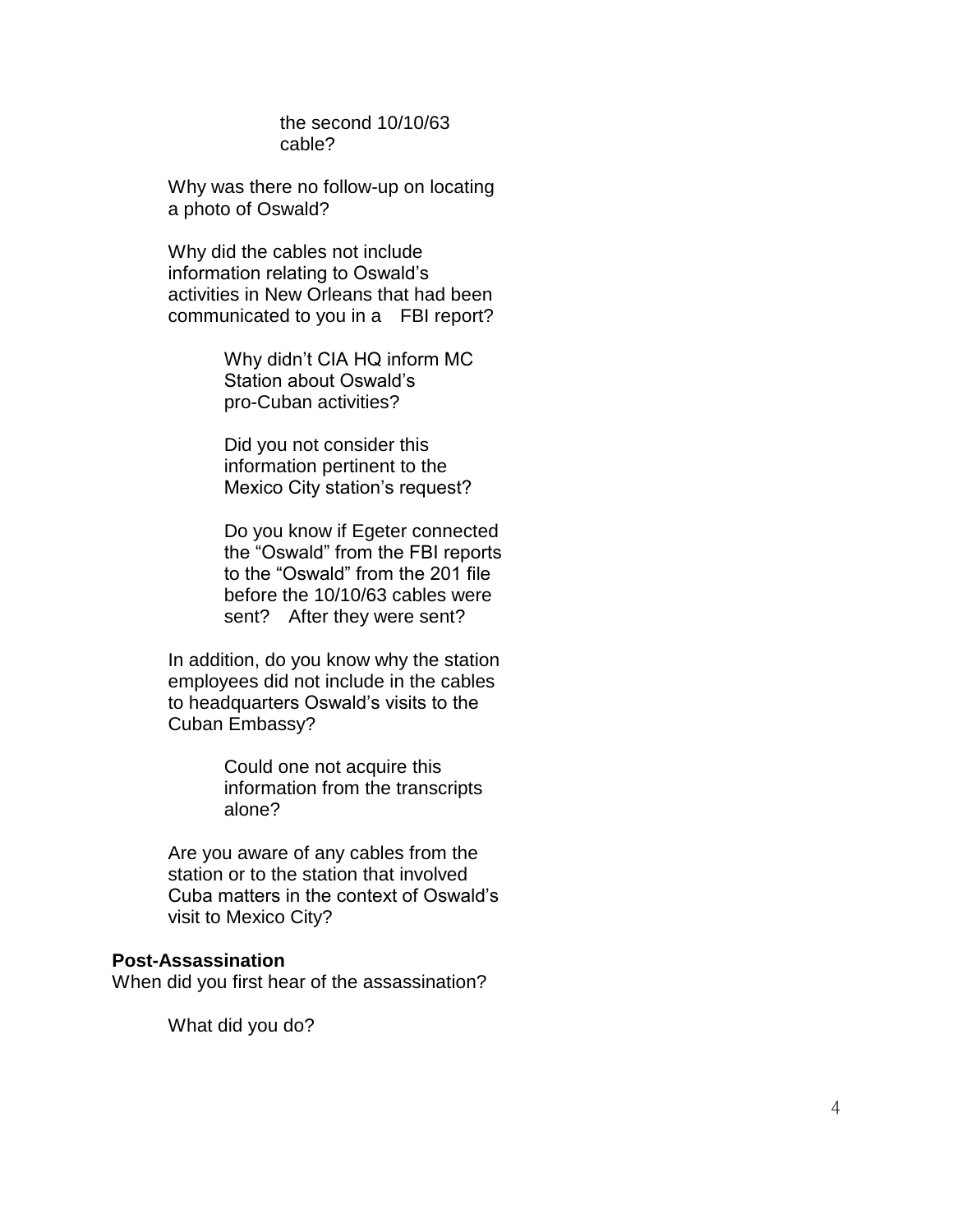Did you telephone Mexico City Station?

Did you give instructions to people in your office?

If so, please describe.

## **Investigation of the Assassination**

Why and when were you appointed by Helms to head the investigation?

What were your first priorities in the investigation?

What was your strategy?

Were you and Helms in agreement on the strategy of the investigation?

What leads did you pursue initially?

Did you follow up every lead?

Were you responsible for initiating requests for information and coordinating all responses that resulted?

> Who was assisting you in compiling this information?

How did you maintain all of these records?

Do you recall approximately the amount created?

How much time had passed before these were incorporated into Oswald's 201?

Was Winston Scott cooperative with you and do you believe that he was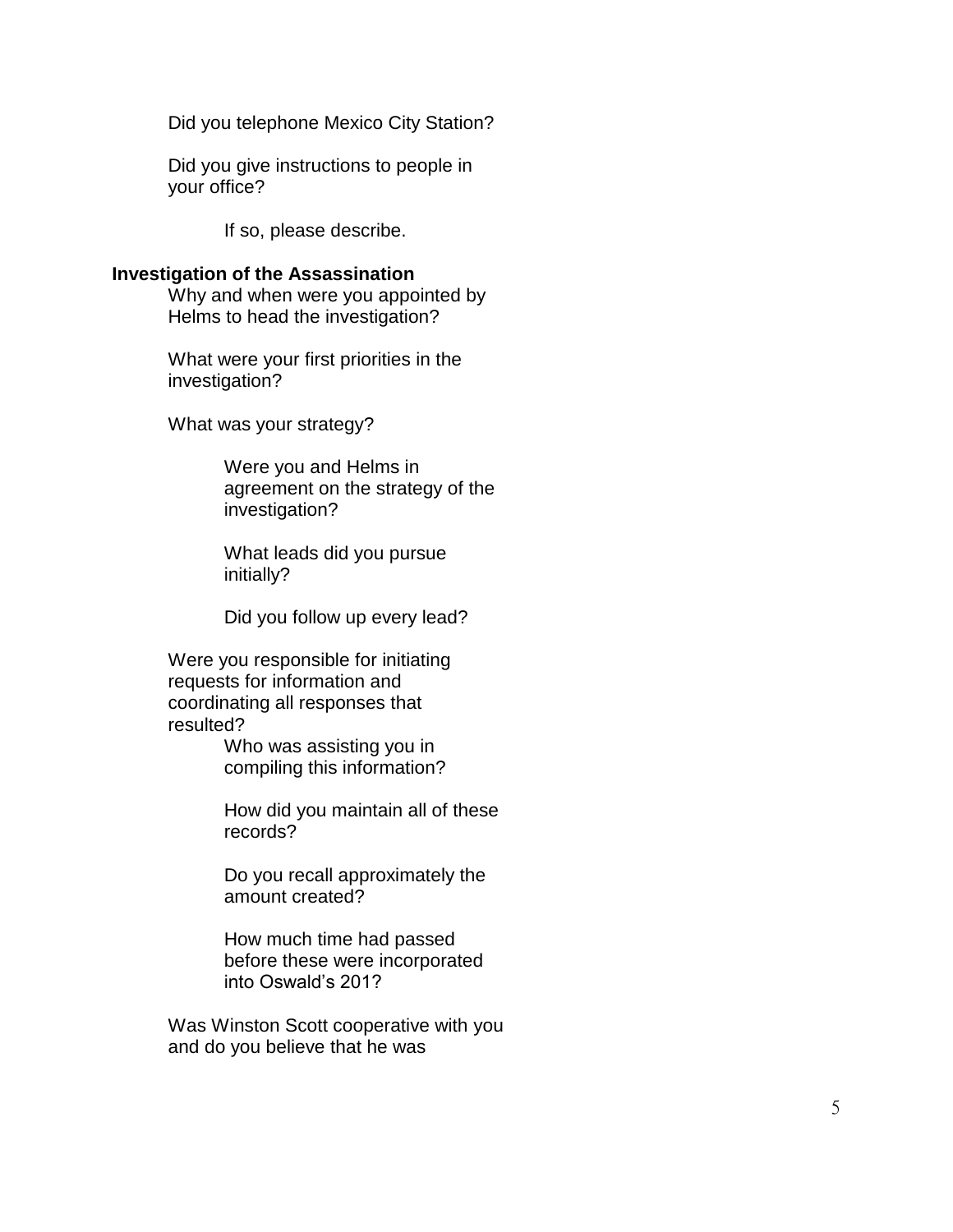completely forthcoming with you?

Do you believe that he had his own agenda?

# **Sylvia Duran**

Do you recall the name Sylvia Duran.

Why was she arrested. Why not just interviewed? Did someone originally think she may have had some involvement.

Did you believe that arresting Sylvia Duran was a mistake?

What did you receive from Mexicans concerning Sylvia Duran.

> Original ten-page statement by Sylvia Duran?

Supplementary reports

Are you aware of any mistreatment of Sylvia Duran by the Mexican police?

Why was she re-arrested.

Oswald surveillance

Did you ever see any photographs of Oswald or listen to any tapes of Oswald's voice?

Do you believe that surveillance photos or tapes existed after the assassination?

Did you ever hear anyone talking about photos or tapes.

J. Edgar Hoover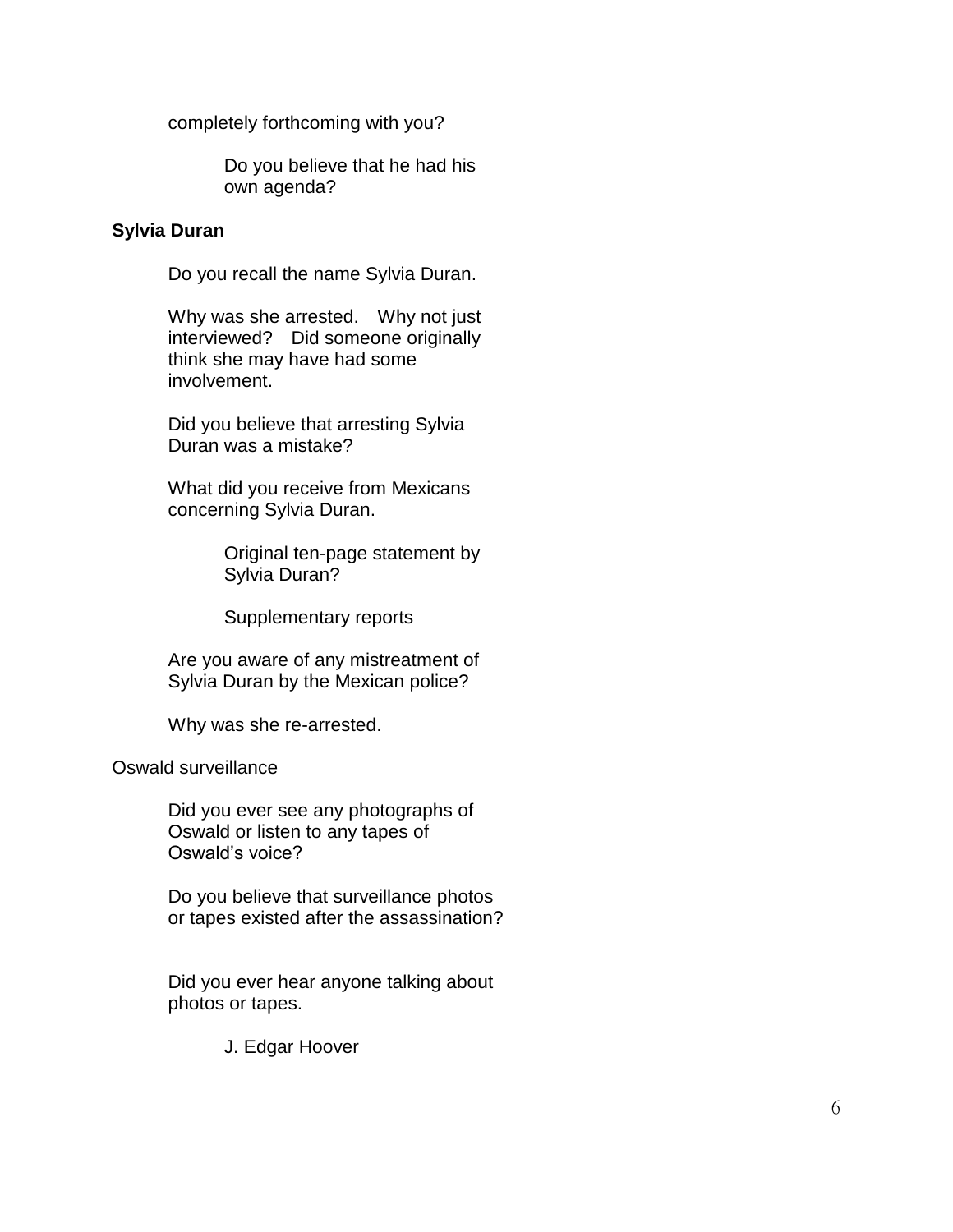### Anne Goodpasture

Did you ever consider whether Marina was an intelligence official.

Zapruder film

Did the agency ever have the Z film.

Preparation of All Summary Reports Was more than one draft prepared? What records did you use in the preparation of this report?

Did you prepare this yourself?

What did the appendices consist of and do you know where they might be today?

On page 5 of section entitled "CIA Work on Lee Oswald...," you state that a CIA officer was in the Soviet Union while Oswald was there who was supposedly tracking the Oswald case. This entailed following the Embassy and State cable traffic when Oswald was trying to get back to the U.S. Do you recall how you acquired this information and do you recall the identity of the CIA officer?

> Taking this situation into consideration, why was Oswald not debriefed by the CIA when he returned to the U.S.?

On page 3 of the section entitled "Information From Europe," you state that Oswald obtained his Russian visa in Stockholm?

> Did Oswald not obtain the visa in Helsinki and is there not documentation to confirm this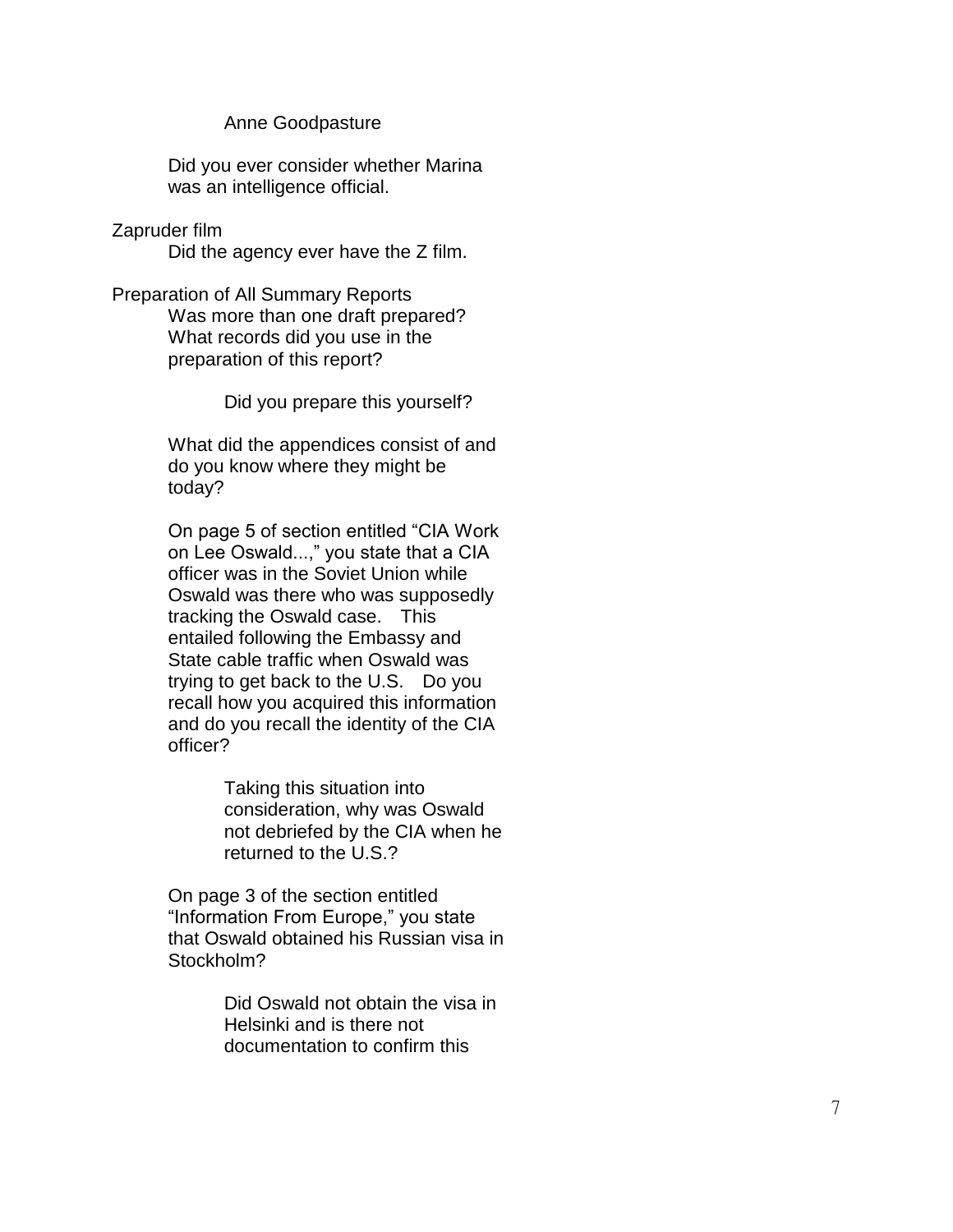transaction?

Did you not have the relevant information at this point in the investigation, mid -December?

#### Angleton's Investigation

Please describe your relationship with James Angleton.

When and why did Angleton demand that his outfit be given control of the investigation?

What was CI/SIG?

Were you upset by Angleton's actions or did you agree that CI/SIG should take over the investigation?

What records did you give Angleton's group when you were relieved of your responsibilities?

Were you aware of Angleton's strategy in continuing the case?

Do you know who was doing most of the work for Angleton?

> Was he micro -managing the investigation?

Were you brought in for consultation purposes during Angleton's tenure?

Are you aware of any records that Angleton created relating to the investigation of Oswald?

Were you aware of any meetings and conversations that Angleton had with Hoover and/or Dulles?